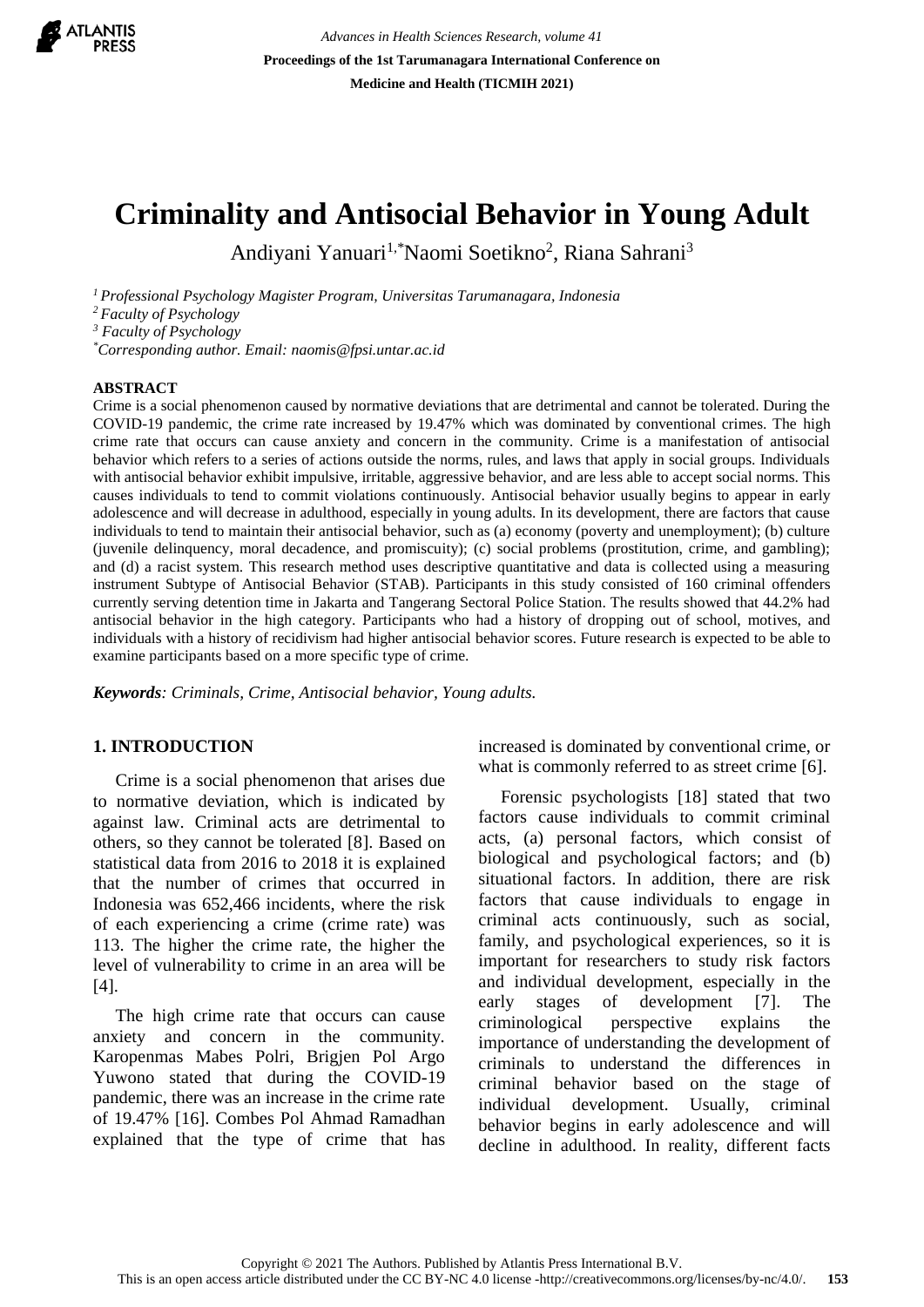are found, where many criminals start their crimes in adulthood, especially early adulthood [10].

Criminal behavior is a manifestation of antisocial behavior [15]. Antisocial behavior refers to a series of actions outside the norms, rules, laws of social groups, such as physical aggression, theft, and violation of social rules. Individuals who exhibit antisocial behavior are individuals who are impulsive, irritable, aggressive, and fail to accept social norms. Individuals with antisocial behavior tend to exhibit criminal behavior continuously [7,15].

# **2. VARIABLES**

## **2.1 Antisocial Behavior**

## *2.1.1 Definition*

Antisocial behavior is usually used in psychology and psychiatry to refer to delinquent behavior and criminal behavior that occurs repeatedly in adolescents and adults. Based on the general concept, this antisocial behavior includes not only criminal offenses but also some related behaviors that are socially disruptive or contrary to existing social norms and rules [10]. Antisocial behavior is an act that harms other people, violates social norms, and/or violates the personal rights or property rights of others, such as theft, assault, vandalism, racism, and spreading rumors that can harm others [2]. In addition, antisocial behavior can be defined as all forms of behavior that violate the customs of society which are considered to disturb social order and harm others so that they must be subject to social sanctions [8].

# *2.1.2 Type of Antisocial Behavior*

Antisocial behavior is divided into three types: first, physical aggression, which involves physically injuring another person, such as hitting, kicking, stabbing, to committing murder. Second, social aggression, which involves behavior that is shown (threatening to end friendships and ostracizing others) or done secretly (spreading rumors or slander). Third, rule-breaking, which involves non-aggressive behavior, such as lying, stealing without confrontation, and vandalism [2].

### **2.2 Criminality**

#### *2.2.1 Definition*

 Crime is an antisocial behavior that gets a reaction from the state in the form of sanctions [8]. Legally, crime is an individual's behavior or failure to comply with the laws that govern people's lives. Individuals who violate the law have the possibility of being punished once the verdict has been handed down by the court [5]. Criminology explains various points of view on the concept of crime: first, a crime from the legal point of view. The limitation of criminality from this point of view is any behavior that violates the criminal law, thus behavior that does not violate the criminal law cannot be categorized as a crime because it is considered an act that is seen as violating social norms. Second, a crime from a sociological point of view views crime as any act that violates the norms prevailing in society or customs. Such a crime can be assumed to be a harmful act, including immoral acts. This action can also cause concern in certain people's lives so that people reject the act [8]

## *2.2.2 Type of Criminals*

Experts consider the influence of social and personality on criminal behavior, along with the mental processes that may mediate the behavior. Personality can refer to all the biological influences, psychological traits, and cognitive features of humans that psychologists identify as important in controlling behavior. Psychological criminology focuses on several factors that can influence individuals to commit criminal acts, first, the cognitive approach [5].

Cognitive refers to the attitudes, beliefs, values , and thoughts that individuals believe about the social environment, interrelationships, human nature, and themselves. The perpetrators of serious crimes tend to show cognitive distortions. Second, the biological or neuropsychological approach explains that there is a relationship between biology (including neuropsychology) and human behavior. The biological approach focuses on aggression and violent behavior. Neuroscientists explain that brain damage, deficits, or abnormalities that individuals have are related to their antisocial behavior, especially violent behavior. Third, the developmental approach. Studying how criminal behavior begins and the development of criminal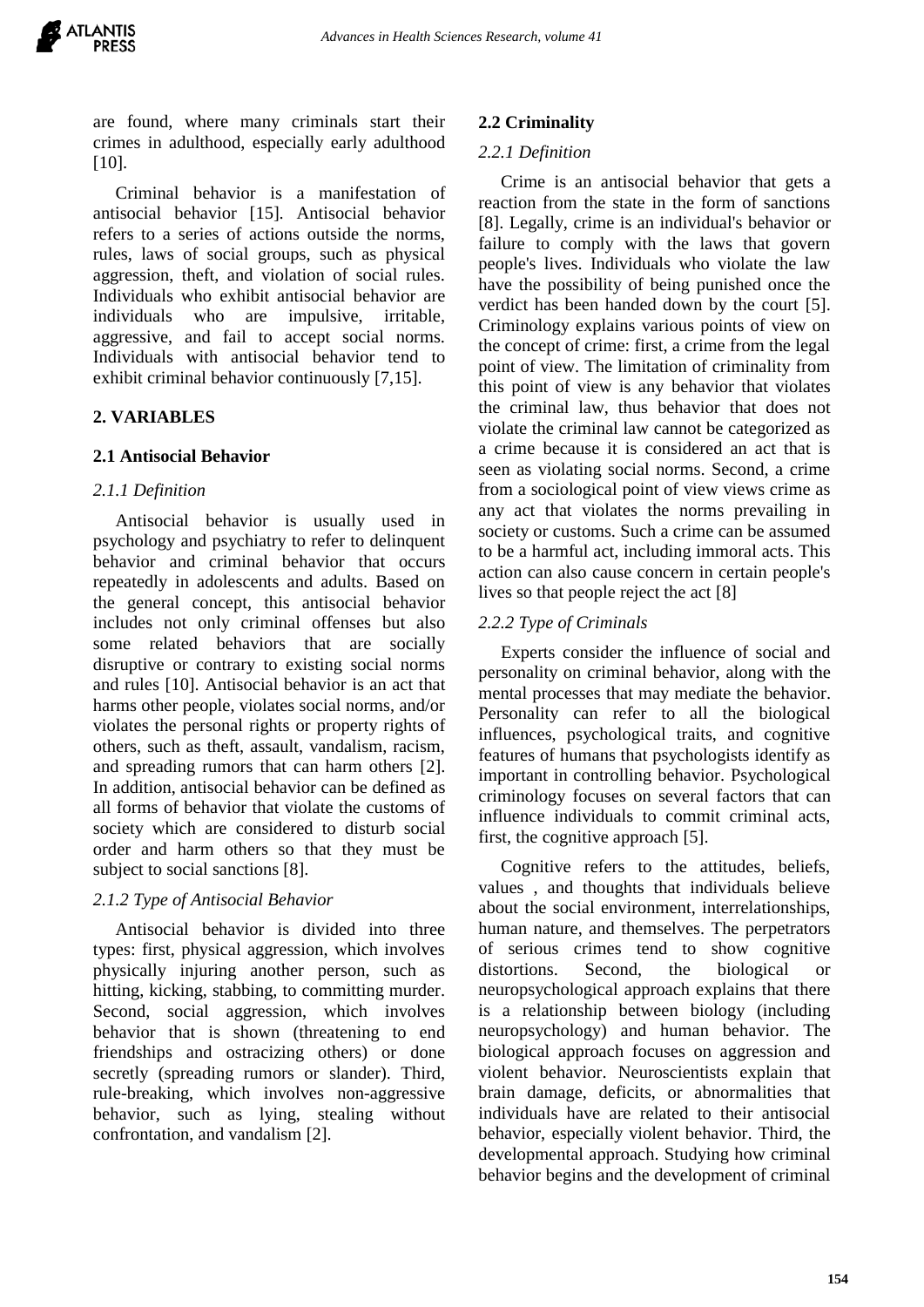behavior is very important. This developmental approach describes the changes and factors that influence and contribute to the formation of antisocial and criminal behavior. Fourth, the trait approach. Traits of character are relatively stable and enduring tendencies that are shown in certain behaviors and can be specific differences in one individual and another [5].

## **3. METHODS**

#### **3.1 Participants**

Participants in this study consists of 160 criminal offenders aged 21-40 years currently serving detention time in Jakarta and Tangerang Sectoral Police Station. Demographic data of participants can be seen in Table 1.

| <b>Data</b>                   | <b>Total (N=160)</b> |       | <b>Significant Test</b> |  |
|-------------------------------|----------------------|-------|-------------------------|--|
|                               |                      | F     | $\pmb{\rho}$            |  |
| Age                           |                      |       |                         |  |
| 21-25 years                   | 43.1%                |       |                         |  |
| 26-30 years                   | 31.3%                | .889  | .597                    |  |
| 31-35 years                   | 13.1%                |       |                         |  |
| 36-40 years                   | 12.5%                |       |                         |  |
| <b>Marital Status</b>         |                      |       |                         |  |
| Single                        | 50.6%                |       |                         |  |
| Married                       | 39.4%                | 1.119 | .329                    |  |
| Divorced                      | 10.0%                |       |                         |  |
| <b>Occupation</b>             |                      |       |                         |  |
| Private sector employee       | 26.9%                |       |                         |  |
| Self-employed                 | 15.6%                | 1.171 | .323                    |  |
| Laborer/part-time workers     | 28.1%                |       |                         |  |
| Unemployment                  | 29.4%                |       |                         |  |
| <b>Education</b>              |                      |       |                         |  |
| No education                  | 0.6%                 |       |                         |  |
| Primary school                | 17.4%                | .510  |                         |  |
| Junior high school            | 34.8%                |       | .729                    |  |
| Senior high school            | 44.7%                |       |                         |  |
| Bachelor                      | 1.9%                 |       |                         |  |
| <b>Dropping out of school</b> |                      |       |                         |  |
| Never                         | 76.3%                |       | $.042**$                |  |
| Lack of funds                 | 4.4%                 | 2.363 |                         |  |
| Delinquent                    | 19.3%                |       |                         |  |
| <b>Crimes committed</b>       |                      |       |                         |  |
| Drugs (users and dealers)     | 36.9%                |       |                         |  |
| <b>Robbers</b>                | 42.5%                |       |                         |  |
| Molester                      | 1.2%                 |       |                         |  |
| Prostitution                  | 3.1%                 | 1.344 | .179                    |  |
| Persecution                   | 5.7%                 |       |                         |  |
| Fraud                         | 5.6%                 |       |                         |  |
| Extortion                     | 3.1%                 |       |                         |  |
| Possession of sharp weapons   | 1.9%                 |       |                         |  |

#### **Table 1.** Demographic Data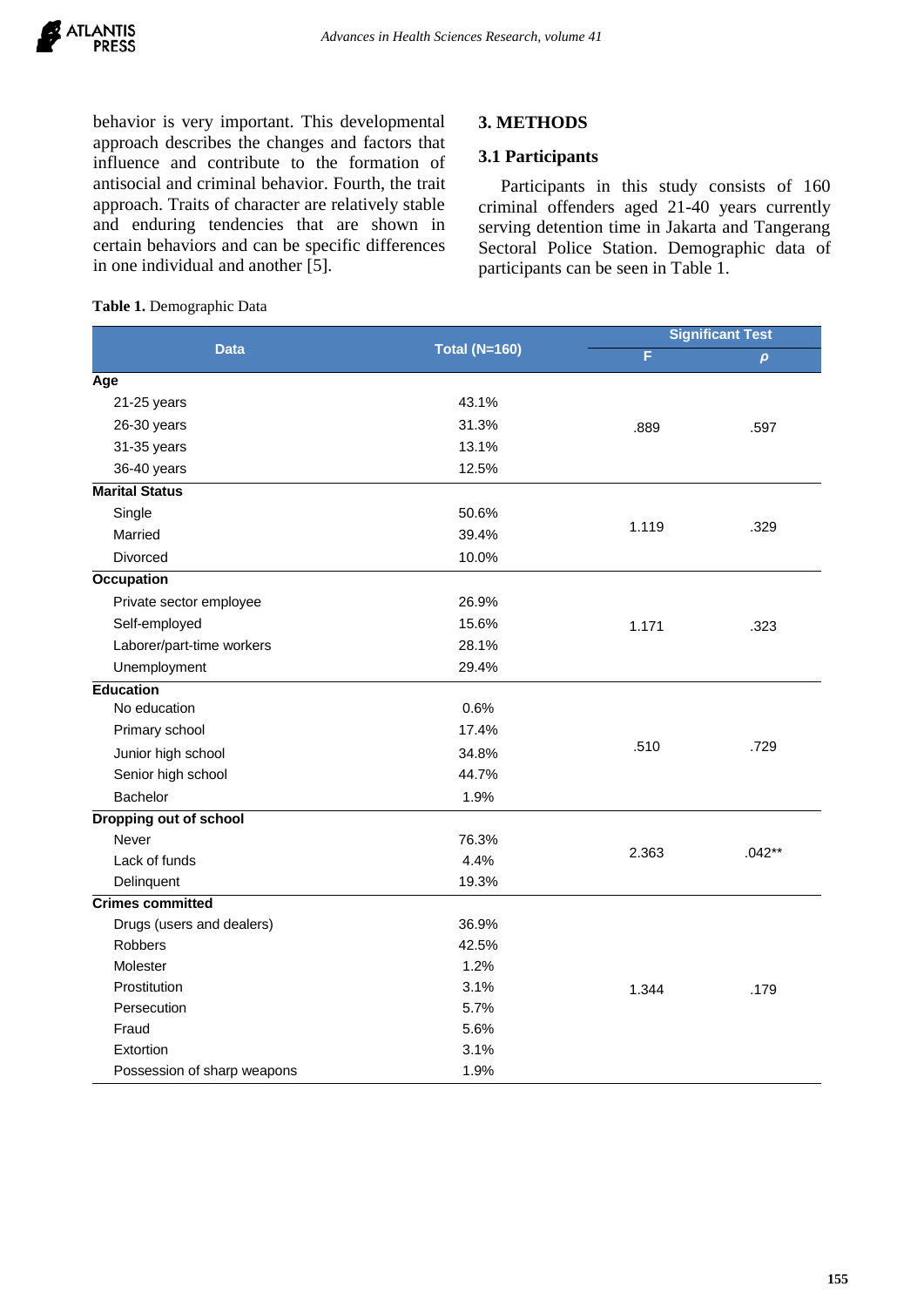**Table 1.** Demographic Data (Cont.)

| <b>Data</b>                             | <b>Total (N=160)</b> | <b>Significant Test</b> |          |
|-----------------------------------------|----------------------|-------------------------|----------|
|                                         |                      | F                       | $\rho$   |
| <b>Background of committing a crime</b> |                      |                         |          |
| Economic                                | 71.8%                |                         |          |
| Social influence                        | 13.1%                | 1.955                   | .056     |
| Drugs addiction                         | 11.3%                |                         |          |
| Revenge                                 | 3.8%                 |                         |          |
| <b>History of recidivist</b>            |                      |                         |          |
| First time                              | 81.9%                | 5.092                   | $.000**$ |
| Recidivist                              | 18.1%                |                         |          |
| <b>Recidivist case</b>                  |                      |                         |          |
| First time                              | 81.9%                |                         |          |
| Drugs dealers                           | 3.8%                 |                         |          |
| Drugs users                             | 0.6%                 |                         |          |
| <b>Robbers</b>                          | 7.5%                 | 3.979                   | $.000**$ |
| Persecution                             | 2.4%                 |                         |          |
| Homicide                                | 1.9%                 |                         |          |
| Extortion                               | 1.3%                 |                         |          |
| Possession of sharp weapons             | 0.6%                 |                         |          |

*\*\****ρ** *< .05*

## **3.2 Measurement**

This research method uses descriptive quantitative. The research instrument used was the Subtype of Antisocial Behavior (STAB) [2]. The researcher then adapted this measuring tool into Indonesian. This measuring instrument is based on three constructs of antisocial behavior, such as: (a) physical aggression, (b) rulebreaking, and (c) social aggression. This measuring instrument consists of 32 self-report items consisting of 10 items on the construct of physical aggression and 11 items on the construct of rule-breaking and social aggression. This measuring instrument is based on a Likert scale with a score of 1 (never) to 4 (always).

In addition, this measuring instrument shows good validity, where the physical aggression construct  $= .84$ ; social aggression  $= .85$ , and rule

**Table 2.** STAB Reliability Test

| violation = $.78$ [2]; physical aggression = $.84$ - $.91$ , |
|--------------------------------------------------------------|
| social aggression $= 83 - 90$ , and rule violation           |
| $= 0.71$ $-0.87$ [11]; and physical aggression $= 0.86$ ;    |
| social aggression = .82, and rule violation = .84            |
| [3]                                                          |

This questionnaire will be filled out by research participants who meet the criteria as research samples that represent a population. The data that has been collected will be processed in the form of numbers and processed statistically. Through SPSS data processing, Cronbach's alpha reliability coefficient is 0.890 (Table 2), so the STAB measuring instrument is categorized as having high reliability.

#### **4. DISCUSSION & CONCLUSION**

This study aims to identify the relationship between crime and antisocial behavior found that

| <b>Instrument</b>          | <b>Items</b> | <b>Cronbach's Alpha</b> |  |
|----------------------------|--------------|-------------------------|--|
| <b>Antisocial Behavior</b> | 32           | .890                    |  |
| Physical Aggression        | 10           | .786                    |  |
| Social Aggression          | 11           | .791                    |  |
| Rule-breaking              | 11           | .711                    |  |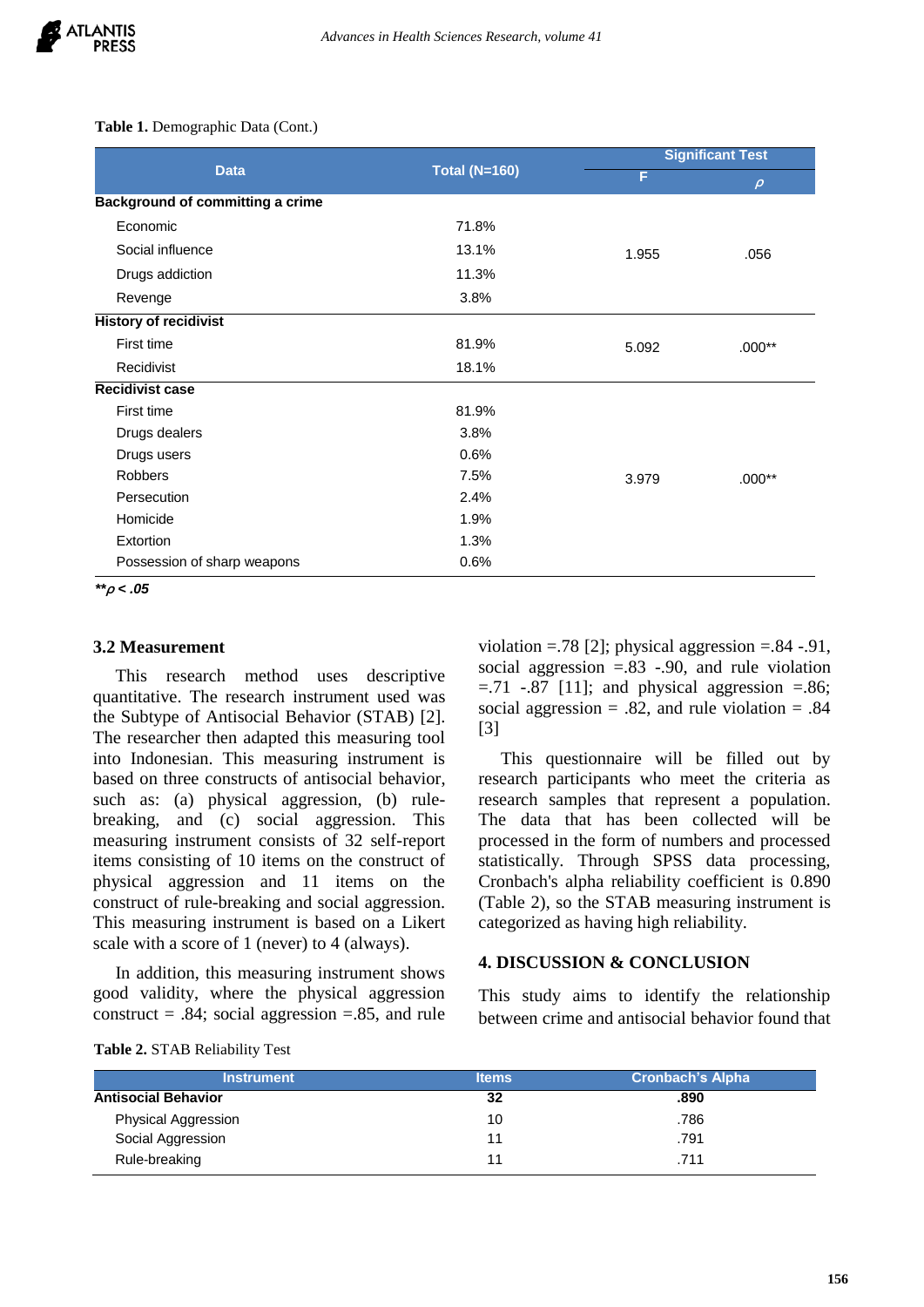criminals show a high category of antisocial behavior. However, some criminals also show a low category of antisocial behavior (Table 3).

unobservable characteristics of antisocial behavior [9, 13].

| <b>Categories</b> |     | <b>Percent</b> |
|-------------------|-----|----------------|
| High              | 73  | 44.2%          |
| Moderate          | 63  | 38.2%          |
| LOW               | 24  | 14.5%          |
| Total             | 169 | 100%           |

Based on the data obtained, it was found that as many as 71.8% of the participants committed criminal acts to fulfill their daily (economic) needs. Economic crises and difficulties in getting a job can have a significant impact on individuals' moral perceptions and social values. This then causes someone to commit crimes, such as theft, robbery, to theft with violence to fulfill their life [17, 14].

 Environmental factors can also play a dominant role in increasing antisocial behavior [12]. This is indicated by the results of the study which stated that participants who had a history of dropping out of school, motives, and individuals with a history of recidivism had higher antisocial behavior scores. Individuals with antisocial behavior tend to show irritable, aggressive, impulsive behavior and are less able to accept prevailing social norms. This condition is caused because individuals' lack of social sensitivity, empathy, and lack of understanding of social perspectives can place individuals at a higher risk for engaging in antisocial behavior [1, 5]. So that these individuals tend to engage in behaviors that harm others, such as violence, intimidation, and rule violations [11].

This study also shows that the level of education does not affect antisocial behavior. The results of this study showed that 44.7% of criminals in this study had studied up to high school and 1.9% were undergraduates. This result is in line with previous research which states that there is a negative relationship between antisocial behavior and education level. This is because the education level of criminals is not able to explain individuals with

#### **5. LIMITATION & FUTURE DIRECTION**

In this research, several things can be developed by further research. Because this research was conducted during the COVID-19 pandemic, which caused researchers to experience limitations in taking research samples and choosing a place to collect the data. The next researcher is expected to be able to choose the number of participants with a more specific case description. Future researchers are also expected to be able to conduct qualitative research by conducting in-depth interviews and using psychological assessments to consider the factors that cause individuals to engage in criminals acts continuously (social, family, and psychological experiences).

#### **REFERENCES**

- [1] A.M. Margando, M. da Luz Vale-Dias, Antisocial behavior in adolescent: Understanding risk-factors and mediators trough a structural equations model, International Journal of Development and Education Psychology, INFAD Revista De Psicologia, Spayol, 2016, pp. 381-392. . ISSN: 0214-9877
- [2] A.S. Burt, B.M. Donellan. Development and validation of the Subtypes of Antisocial Questionnaire, 2009. pp. 376-389. <https://doi.org/10.1002/ab.20314>.
- [3] A.S. Burt, B.M. Donellan. Evidence that the Subtypes of Antisocial Behavior questionnaire (STAB) predicts momentary reports of acting-out behavior, 2010. pp 917-920. <https://doi.org/10.1016/j.paid.2010.02.021>
- [4] Badan Pusat Statistik. Statistik Kriminal, 2019. <https://www.bps.go.id/publication/download>
- [5] C.R. Bartol, A.M Bartol. Criminal behavior: A psychology approach  $(11<sup>th</sup>$  ed.), Pearson Education, 2017.